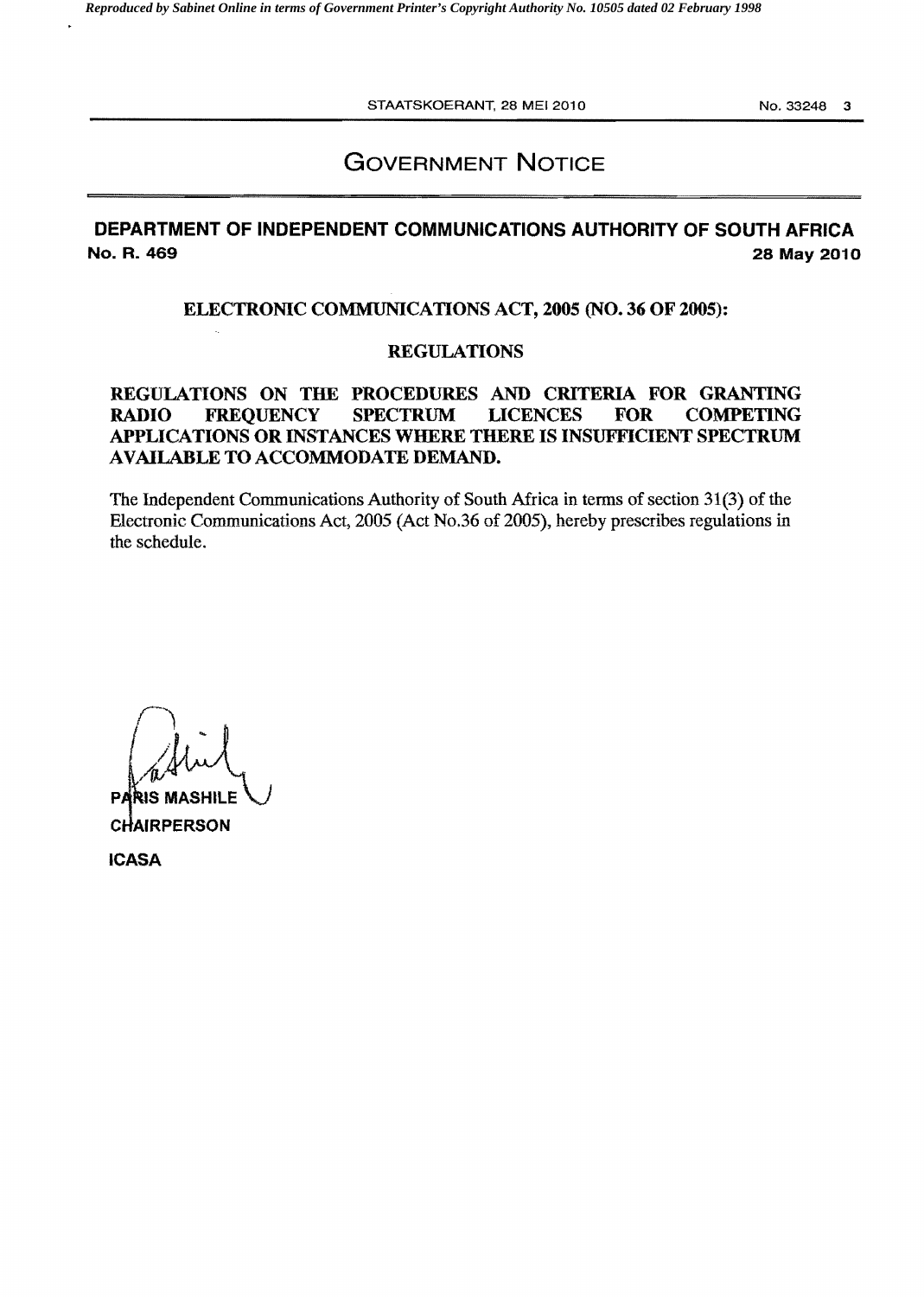## **SCHEDULE**

## 1. **DEFINITIONS**

In these Regulations, any word or expression to which a meaning is assigned in the Electronic Communications Act, 2005 (Act No. 36 of 2005), as amended or the Independent Communications Authority of South Africa Act, 2000 (Act No.13 of 2000), as amended, shall have that meaning ascribed to it unless otherwise specified.

"Applicant" means a person who has submitted an Application for a radio frequency spectrum licence in the manner prescribed in these Regulations;

"Application" means the request to be granted a radio frequency spectrum licence in the manner prescribed in these Regulations;

"Application fee" means the non-refundable charge determined by the Authority and payable by the Applicant against submission of an Application;

"Application process" means the administrative process which the Authority embarks upon to adjudicate Application(s) submitted to it;

"Auction" means the award of the radio frequency spectrum licence to the highest bidding applicant;

"Deadline" means the date and time by which any requirement stipulated by the Authority pursuant to these Regulations must have been fulfilled by an Applicant to the satisfaction of the Authority;

"Designated range" means the portion of the radio frequency spectrum to which the Authority has determined that these Regulations shall be applicable;

"HDI" means Historically disadvantaged individuals.

"ITA" means an Invitation To Apply;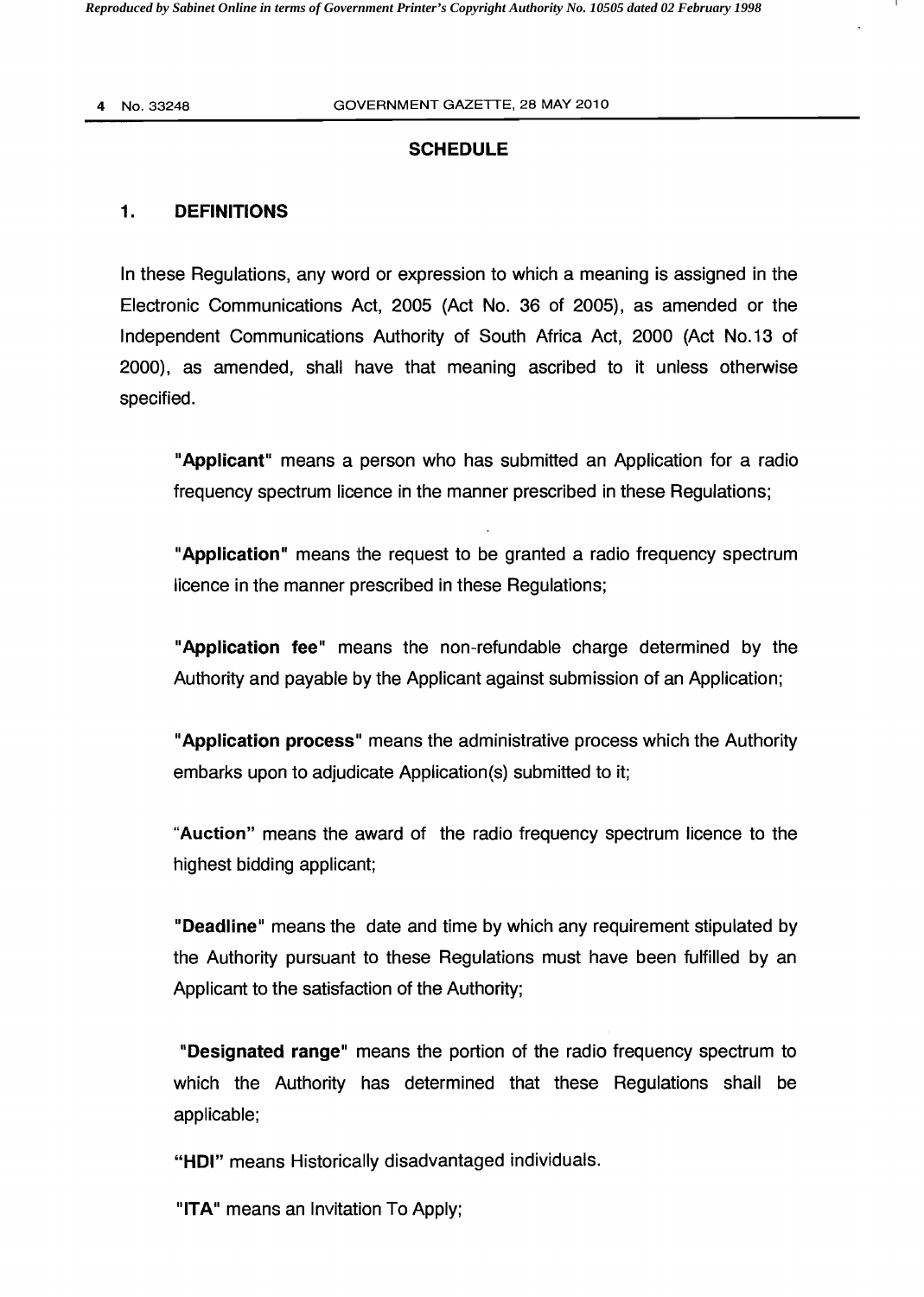"Invitation To Apply" means a notice published by the Authority inviting Applicants to submit Applications in respect of a Designated Range;

"Lot" means the sub-segmentation of a Designated Range of the radio frequency spectrum into unpaired or paired rasters or multiple Megahertz;

"Ownership interest" means any direct or indirect ownership of issued share capital of more than 5% (five percent);

"Reserve price" means the minimum price payable for each Lot of the radio frequency spectrum within the Designated Range.

"Supplementary information" means any information, which may be requested by the Authority from time to time from an Applicant throughout the course of an Application Process;

"the Act" means the Electronic Communications Act, 2005 (Act No. 36 of 2005).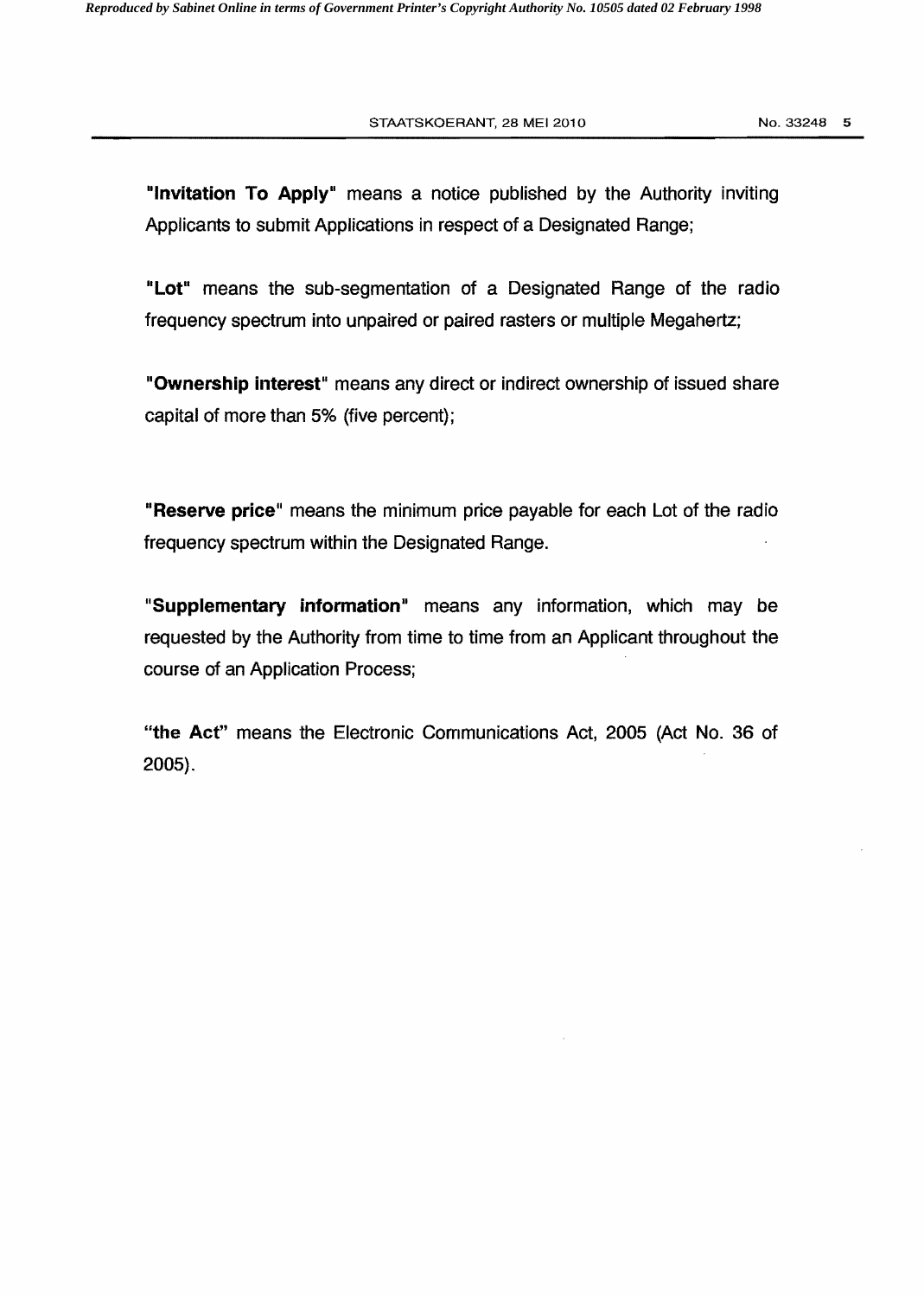## 2. **PURPOSE OF THESE REGULATIONS**

The purpose of these Regulations is to prescribe the procedures and criteria for the granting of a radio frequency spectrum licence in instances envisaged in section 31 (3) of the Act.

## 3. **APPLICATIONS FOR RADIO FREQUENCY SPECTRUM LICENCE**

- (1) All applications must be submitted pursuant to an ITA.
- (2) All applications must be submitted:
	- (a) In writing;
	- (b) At the place nominated in the ITA; and
	- (c) On or before the deadline.

(3) AI! applications must be delivered sealed and must contain the following information:

(a) a document containing the information detailed in Schedule A of these Regulations and duly signed by an authorised representative;

(b) a document containing the information detailed in Schedule B of these Regulations and duly signed by an authorised representative; and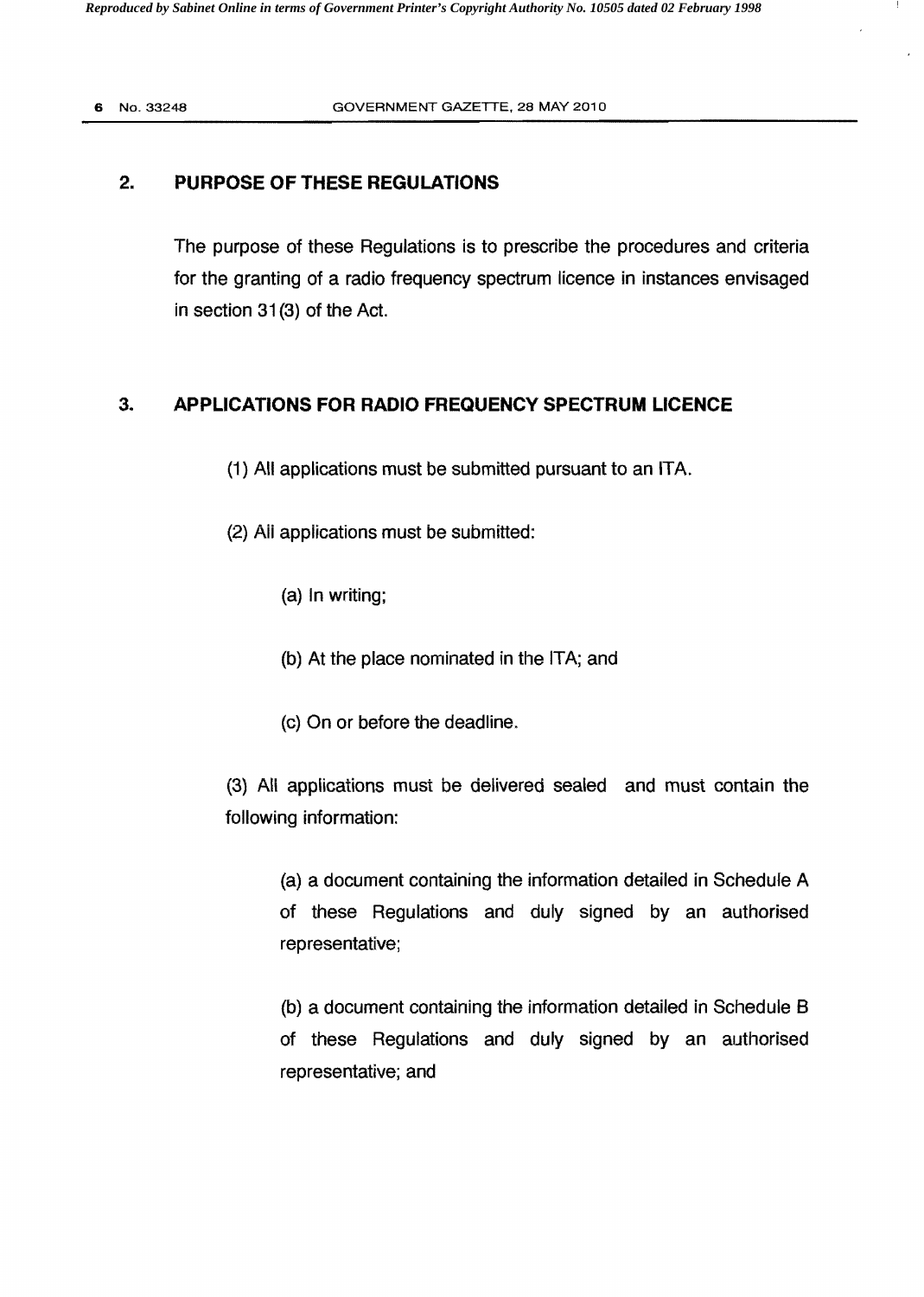STAATSKOERANT, 28 MEI 2010 NO. 33248 7

(c) Schedule C duly completed and signed by an authorised representative.

(4) An application must be accompanied by the applicable Application Fee as set out in the ITA

## **4. INVITATION TO APPLY (ITA)**

The ITA shall set out the following:

- (a) The subject of the ITA;
- (b) The place and deadline for the submission of the application;
- (c) An application fee including other costs relating to the application;
- (d) The selection process;
- (e) The evaluation criteria;
- (f) The terms and conditions relating to the application;
- (g) The proposed licence terms and conditions; and

(h) Any other information or requirements the Authority may deem necessary.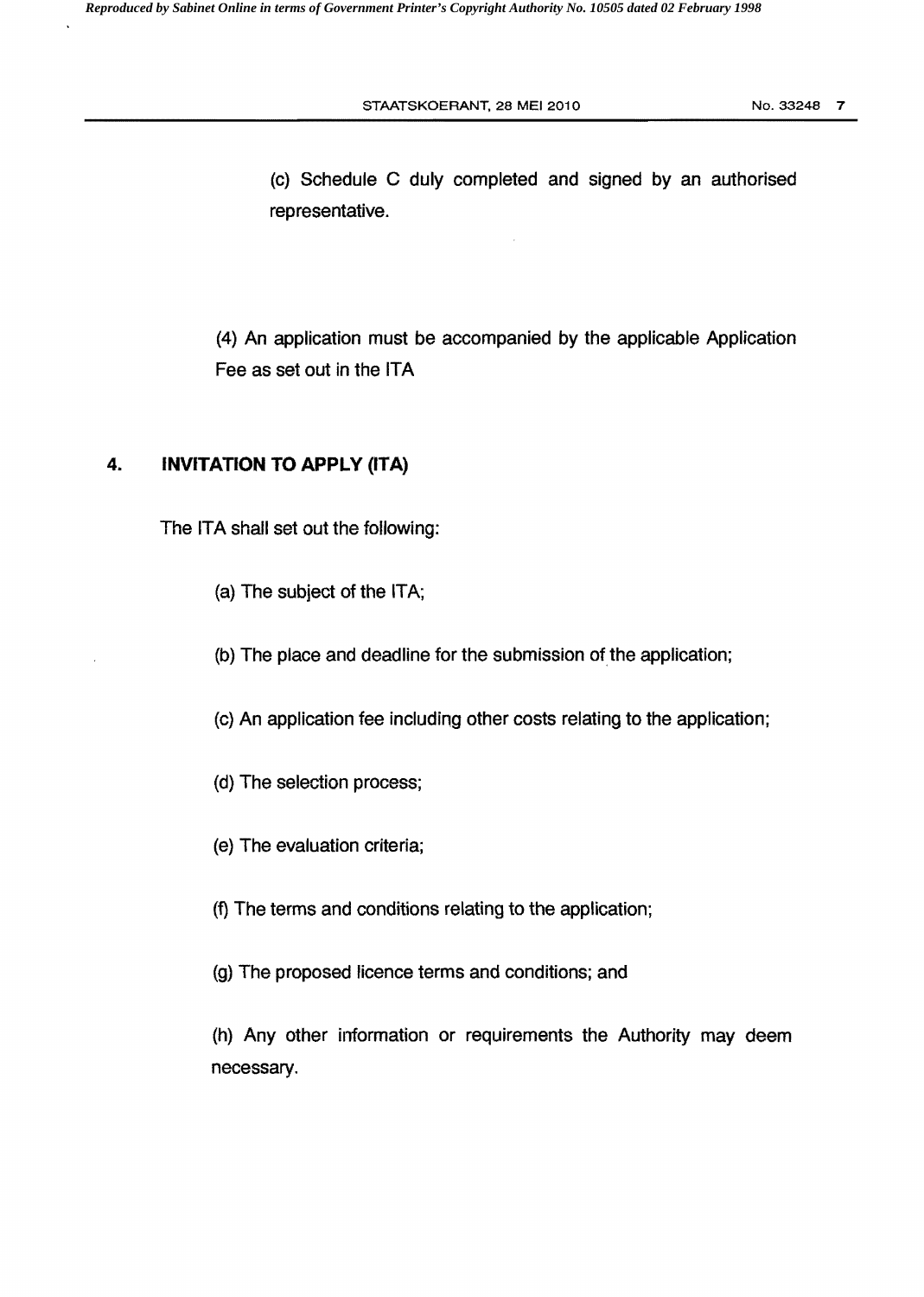### 5. **AMENDMENTS TO AN APPLICANT'S APPLICATION**

(1) An applicant who, after submitting its application, effects changes to the documents containing the application information detailed in Schedules A must within seven(7) days from the date that such change becomes effective, notify the Authority.

(2) No changes can be effected to Schedule B and sub-regulations 1.8, 1.9 and 1.10 of Schedule A.

(3) The Authority must, after being notified by an applicant of the changes referred to in regulation 5(1) determine whether;

> (a) any such changes significantly alters the initial application so as to constitute a new application; and

> (b) the application, so altered, is disqualified in terms of these Regulations, from the application process.

(4) After having evaluated the amendments notified to the Authority pursuant to regulation 5(1), the Authority shall notify the applicant of its determination regarding its qualification or disqualification, as the case may be, from consideration within the application process.

## 6. **REQUEST FOR THE SUBMISSION OF SUPPLEMENTARY INFORMATION**

(1) The Authority may require an applicant to prepare and submit any supplementary information regarding any aspect of its application within the application process.

(2) The Authority may direct an applicant to submit any such supplementary information within seven (7) days after receiving a written request from the Authority.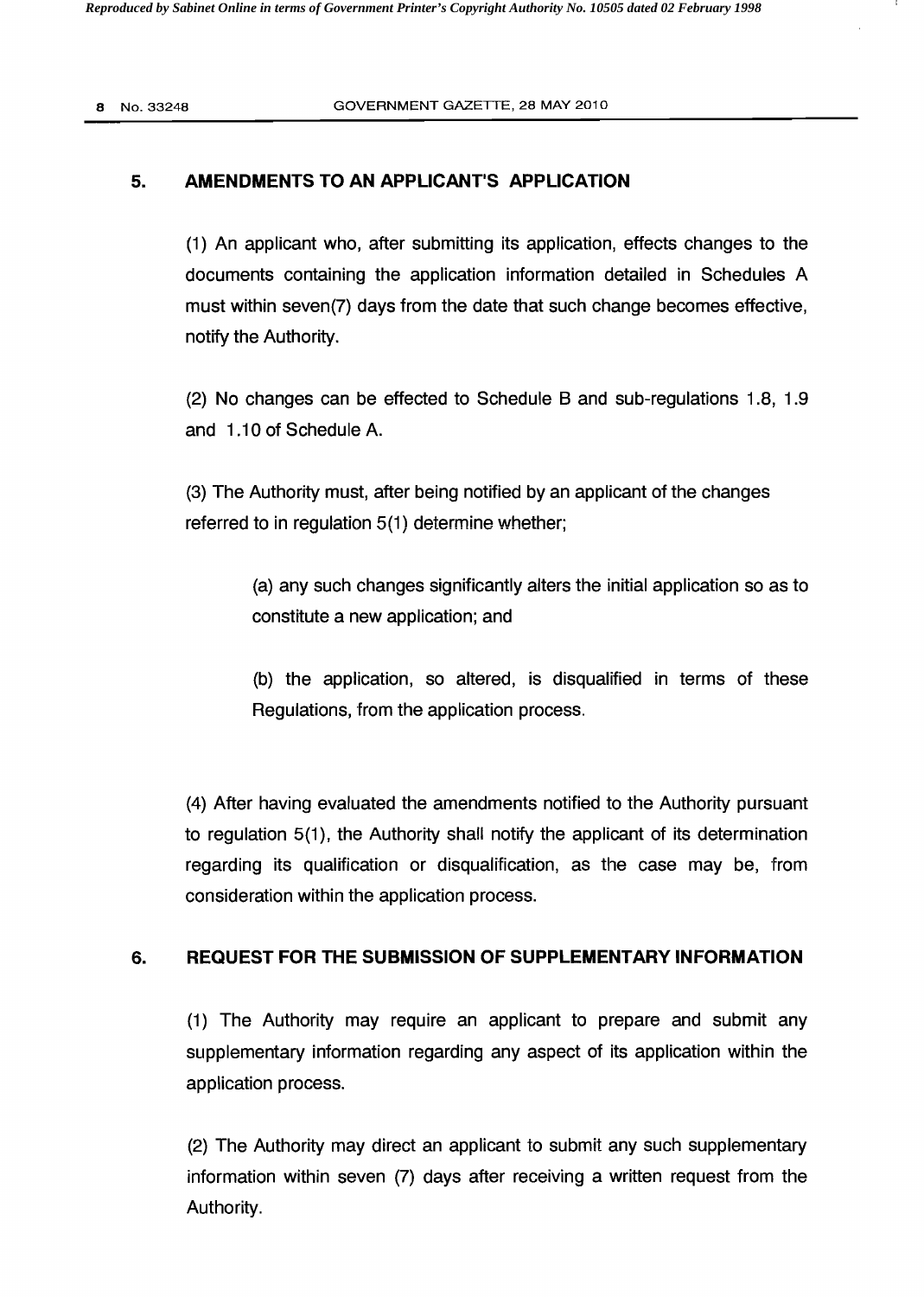# 7. **DISQUALIFICATION OF AN APPLICANT FROM THE APPLICATION PROCESS**

An applicant shall be disqualified from the application process where such applicant:

(a) has submitted an application and is an affiliate of another applicant, or possesses an ownership or financial interest in another applicant within the same application process;

(b) has been granted a radio frequency spectrum licence by the Authority within the designated range unless the licencee has less than the maximum bandwidth made available in line with these regulations in which case they will only be allowed to apply for additional spectrum which results in total assignment not exceeding the maximum bandwidth made available or

(c) has submitted more than 1 (one) application to the Authority for the grant of a radio spectrum licence within the deSignated range; or

(d) has less than 30% (thirty percent) direct owership by Historically disadvantaged Individuals (HOI); or

(e) has submitted an application which contains false or misleading information; or

(f) is colluding or has attempted to collude, with another applicant with the intention to distort or manipulate information; or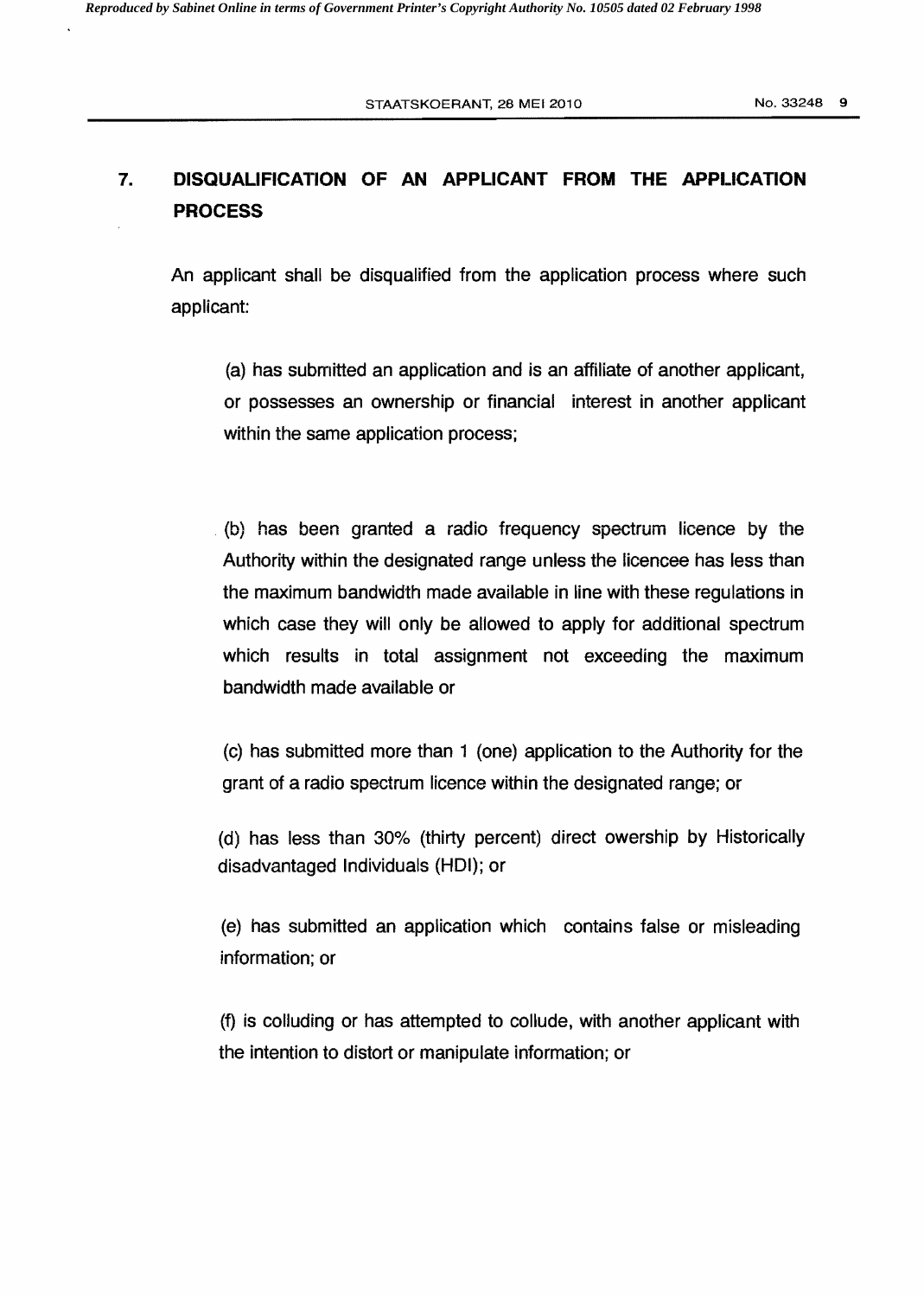(g) has obtained or acquired, confidential information relating to another applicant; or

(h) has failed to notify the authority of the changes referred to in regulation 5(1) of these regulations; or

(i) has failed to comply with the terms and conditions of the application as set out in the ITA; or

 $(i)$  has failed to comply with a request in terms of regulation 6.

## 8. **SELECTION PROCESS**

In evaluating applications, the Authority shall use the following procedure:

- (a) Select applicants on the basis of the evaiuation criteria set out in the ITA and in these regulations and
- (b) may invite applicants to participate in an auction in the event that there are more than the required number of qualifying applicants.

# 9. **DETERMINATION OF A RESERVE PRICE FOR THE LOTS OF THE RADIO FREQUENCY SPECTRUM WITHIN A DESIGNATED RANGE**

The Authority shall from time to time set out the applicable reserve price in an ITA for the lots of the radio frequency spectrum within a designated range.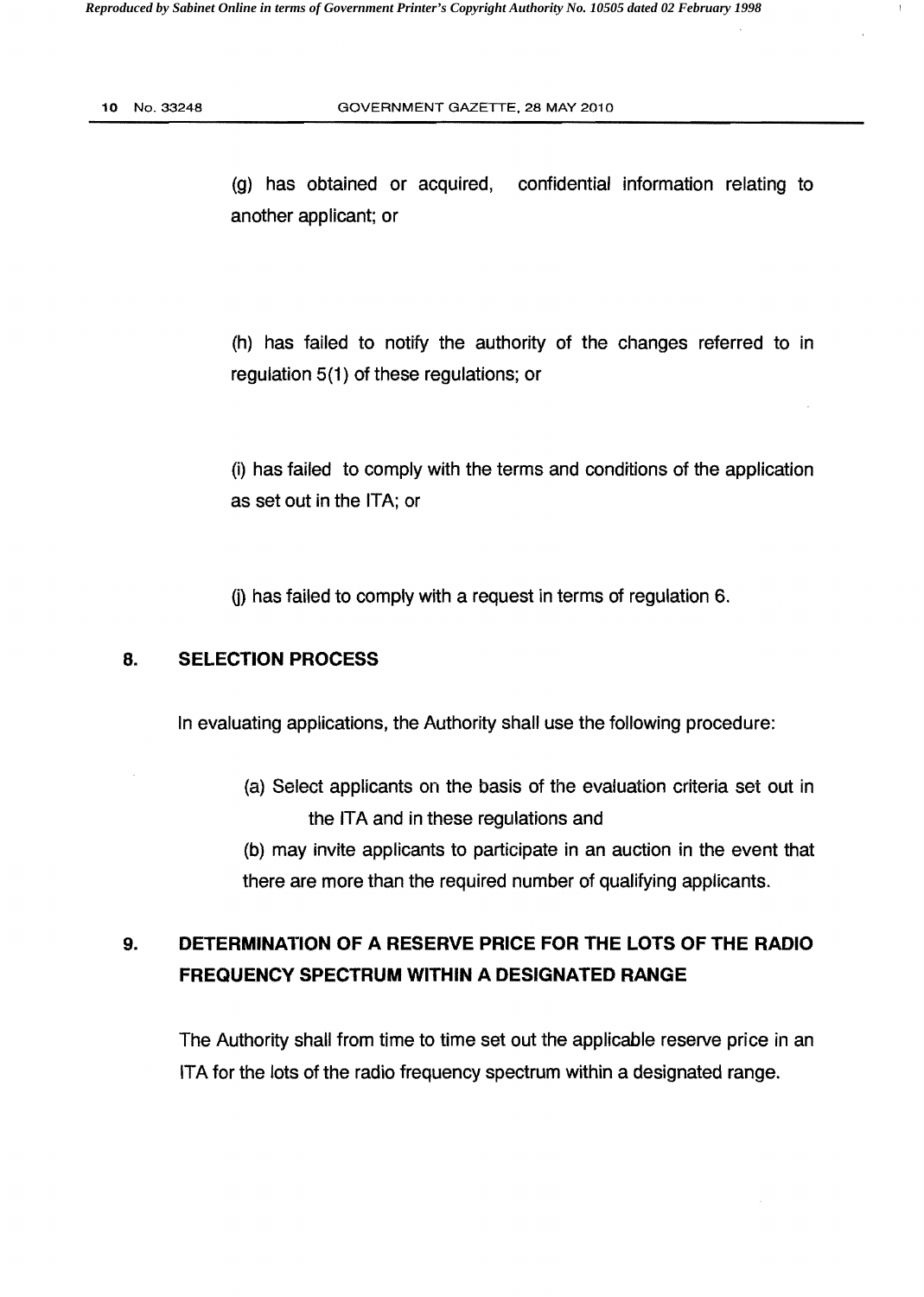#### 10. Application of a "Use it or lose it" principle

- (1) ICASA shall review radio frequency spectrum utilisation by the licensee assigned in terms of this regulation after two (2) years of a licence being granted. Failure to meet 50% of the rollout-targets set out as part of licence conditions prior to second anniversary of the licence is considered a nonutilisation. In the event of non-utilisation ICASA shall withdraw the licence.
- (2) To assist the Authority with its determination in clause 10(1), the Licensee must submit to the Authority, prior to the second anniversary of the licence, a declaration:
	- (a) stating that the services are being provided; and
	- (b) detailing the extent of service provision including the period of use, the percentage of population covered by the service in the Licence Area and how that is calculated.

### 11. SHORT **TITLE AND COMMENCEMENT**

These Regulations are called the High Demand Radio Frequency Spectrum Licensing Framework Regulations and will become effective on the day of publication in the government gazette.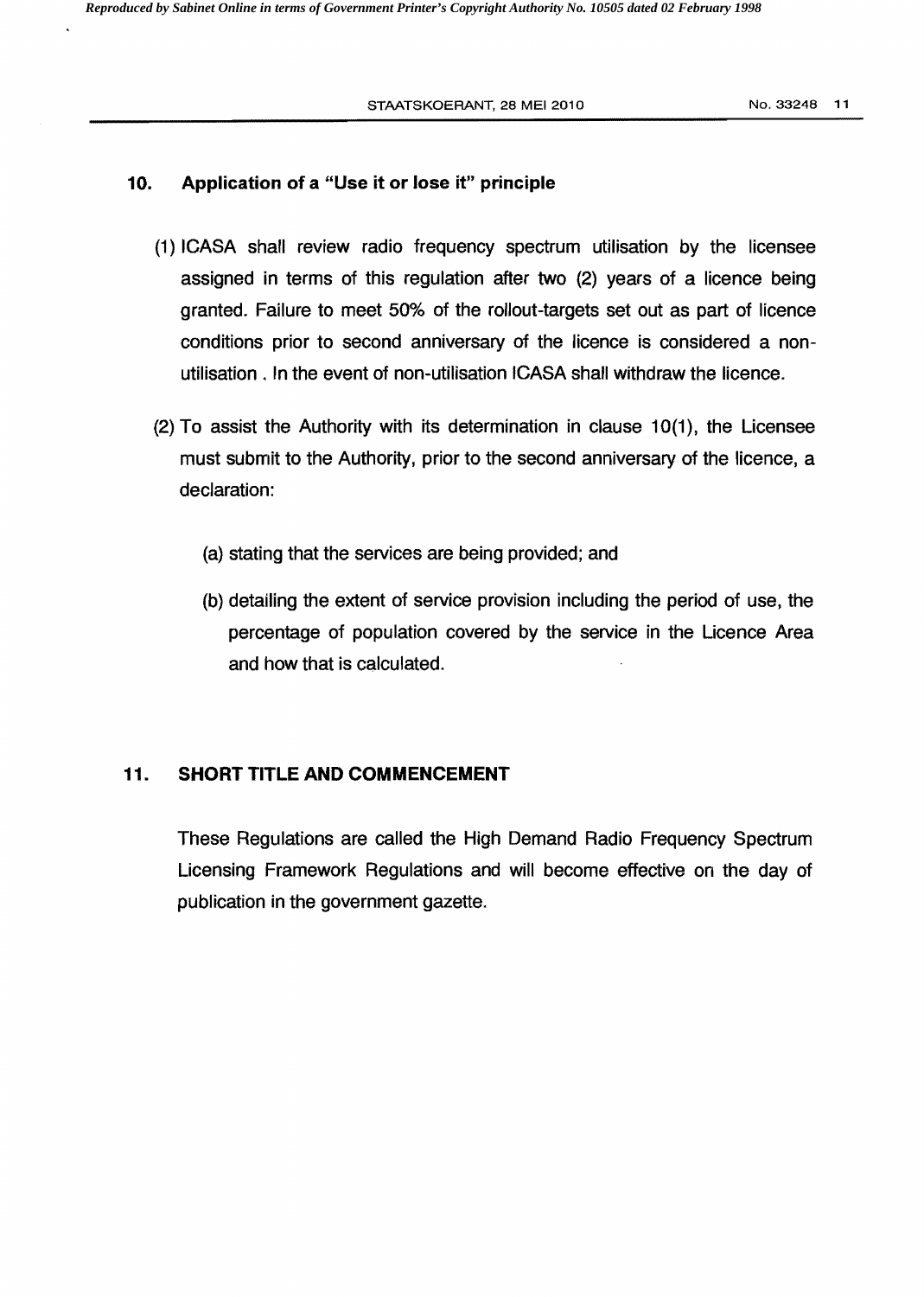## SCHEDULE A

## **APPLICATION INFORMATION**

The Applicant is required to provide the following details:

- 1.1 Applicant's registered name:
- 1.2 Company registration number:
- 1.3 Premises where company is registered:
- 1.4 Applicant's contact address:
- 1.5 Telephone number:
- 1.6 Fax number:
- 1.7 Electronic mail address:
- 1.8 Identity and principal address of all persons directly or indirectly controlling the applicant and their respective shareholding interests:
- 1.9 Identity and principal address of all persons directly or indirectly controlled by the person(s) controlling the Applicant and their respective shareholding interests:
- 1.10 Identity and principal address of all persons directly or indirectly controlled by the Applicant, and/or the Applicant's shareholding interest in such persons: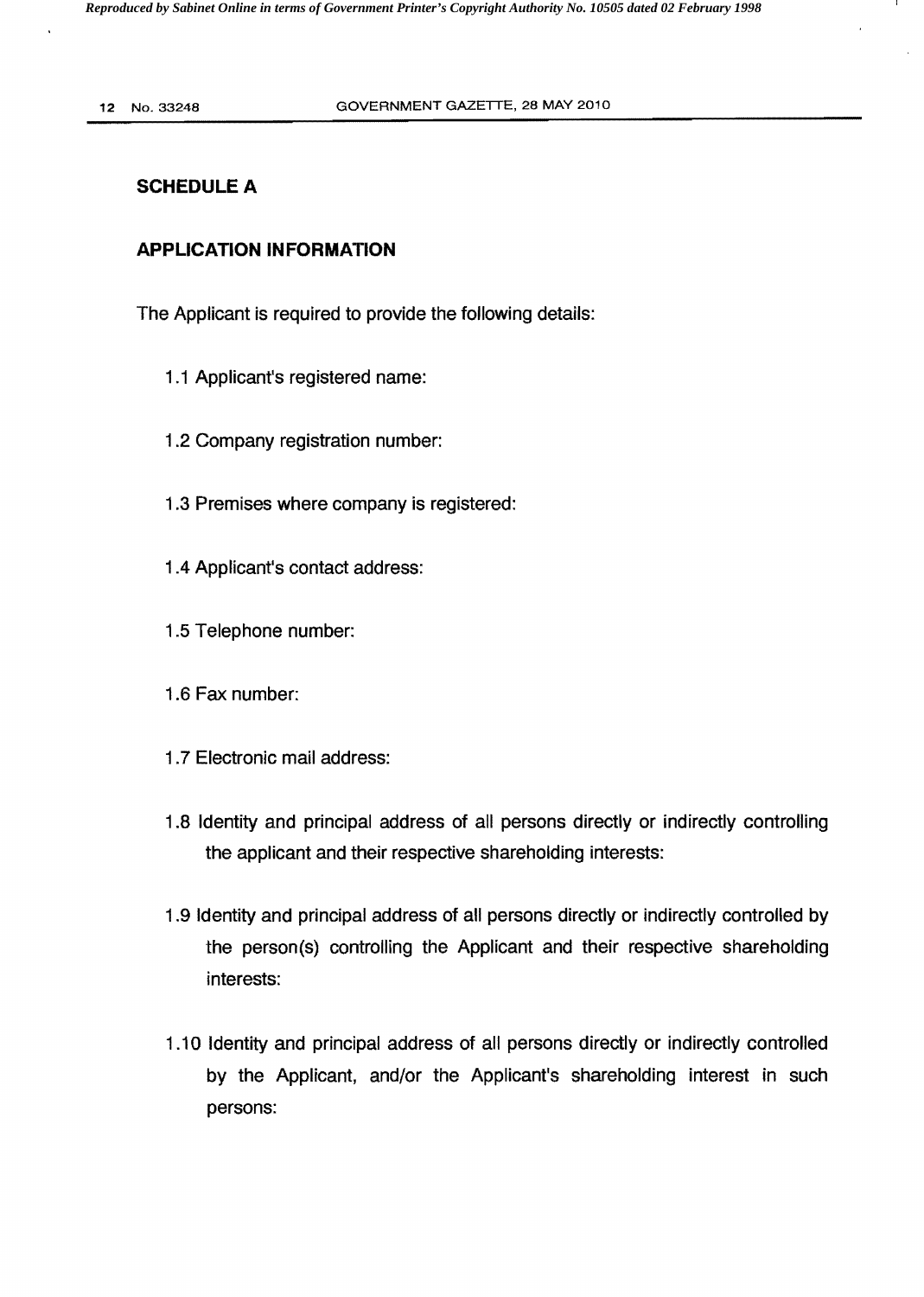#### 2. Identity of duly authorised person

The Applicant is required to provide details of a person who has the delegated authority to bind the Applicant for all purposes relating to the Application process and matters related thereto.

#### 3. Directors or members

- 3.1 The Applicant is required to provide the names and positions of each of the executive, non-executive, directors, and where applicable, the names and positions of members, of the applicant.
- 3.2 The Applicant is required to provide the names and positions of persons constituting the executive management who fall into the following categories:
	- (a) Women;
	- (b) Disabled;
	- (c) Youth; and
	- (d) Black.

#### 4. Qualification of the Applicant

In relation to the determination by the Authority pursuant to Regulation 7 of the regulations regarding whether or not an Applicant should be considered within the evaluation process, the Authority requires the Applicant to:

(a) Warrant and state that neither it nor any person(s) directly or indirectly controlling the Applicant has colluded, or attempted to collude, or is colluding or is attempting to collude with another Applicant so as to distort and materially manipulate the outcome of the Application process.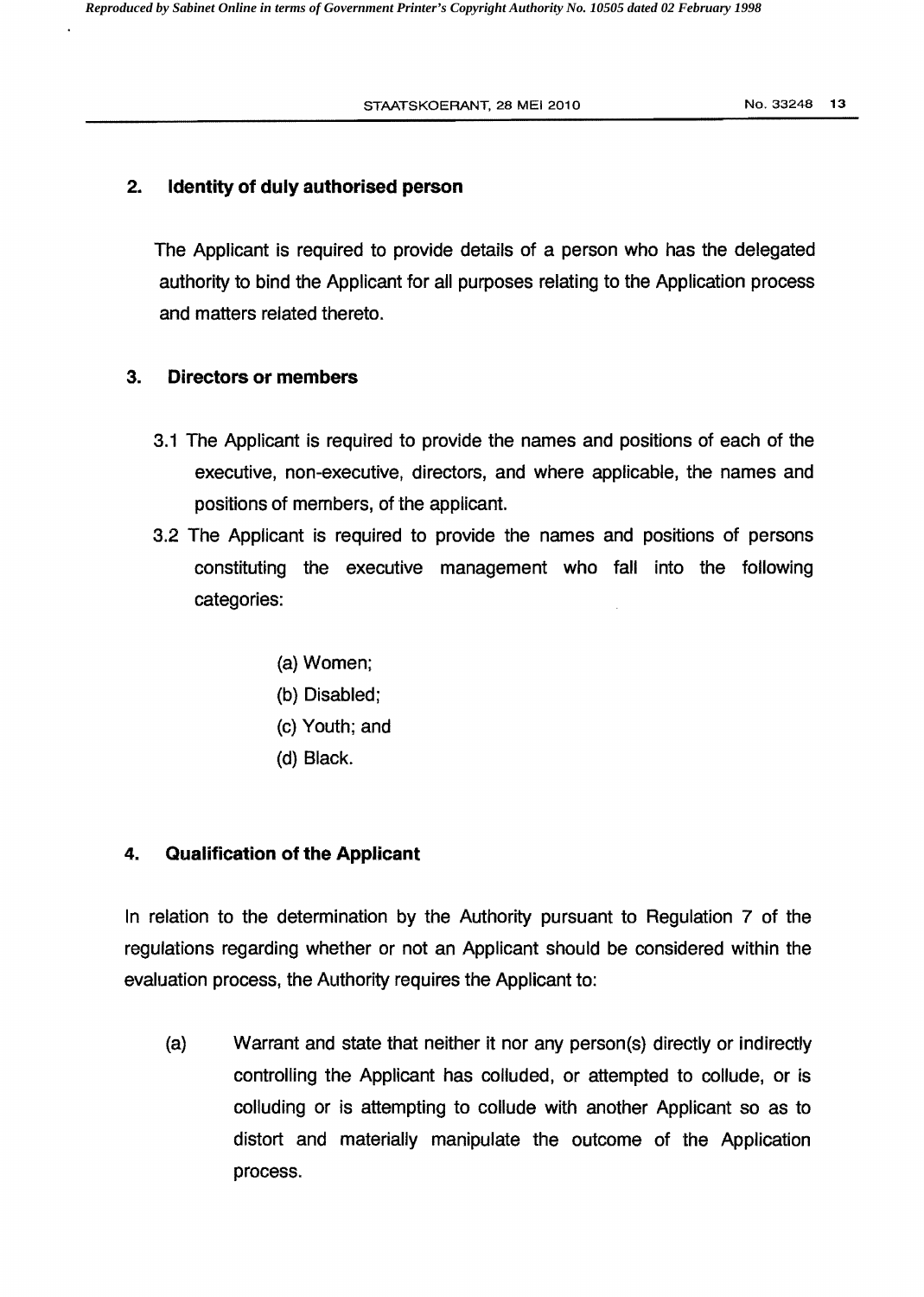- (b) Warrant and state that it has neither obtained nor acquired, or is obtaining or acquiring, or is attempting to obtain or acquire confidential information relating to another Applicant.
- (c) Warrant or state that it has not rendered any service which is directly related to the current Application process to another Applicant.

## 5. **Other Information**

The Applicant is required to provide details and notarised copies of all agreements relating to the management of the Applicant, including shareholders' agreement and/or consortium agreements.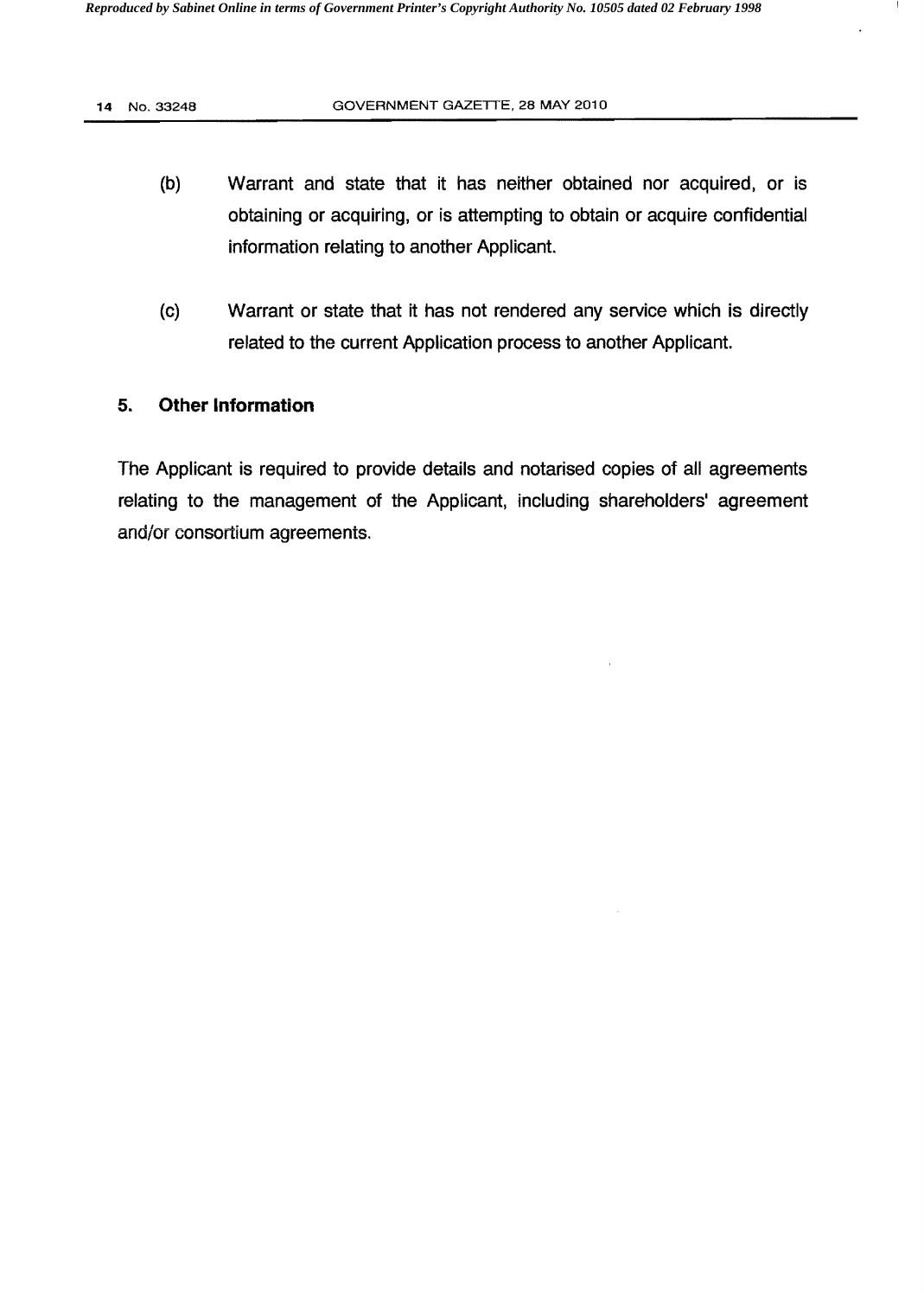## SCHEDULE **B** SUBSTANTIVE INFORMATION

Applicants are required to submit binding commitments in relation to each of the factors detailed herein:

## 1. **Ownership and Control**

The Applicant is required to demonstrate the involvement of Historically Disadvantaged Individuals and women at the following levels within the Applicant:

- (i) Beneficial ownership
- (ii) Participation at Board Level
- (iii) Participation at Operational Level
- (iv) Participation in Management

## 2. **Consumer Benefits**

2.1 . The Applicant is required to provide a detailed description of the anticipated benefits which the Applicant will offer to end-users and / or subscribers. In this regard, the Applicant is required to provide a detailed description of the following:

## (a) **Service innovation and packaging**

(i) The Applicant is required to demonstrate their heightened understanding of consumer demand characteristics and unique consumer requirements for the services which the Applicant intends rendering pursuant to the granting of the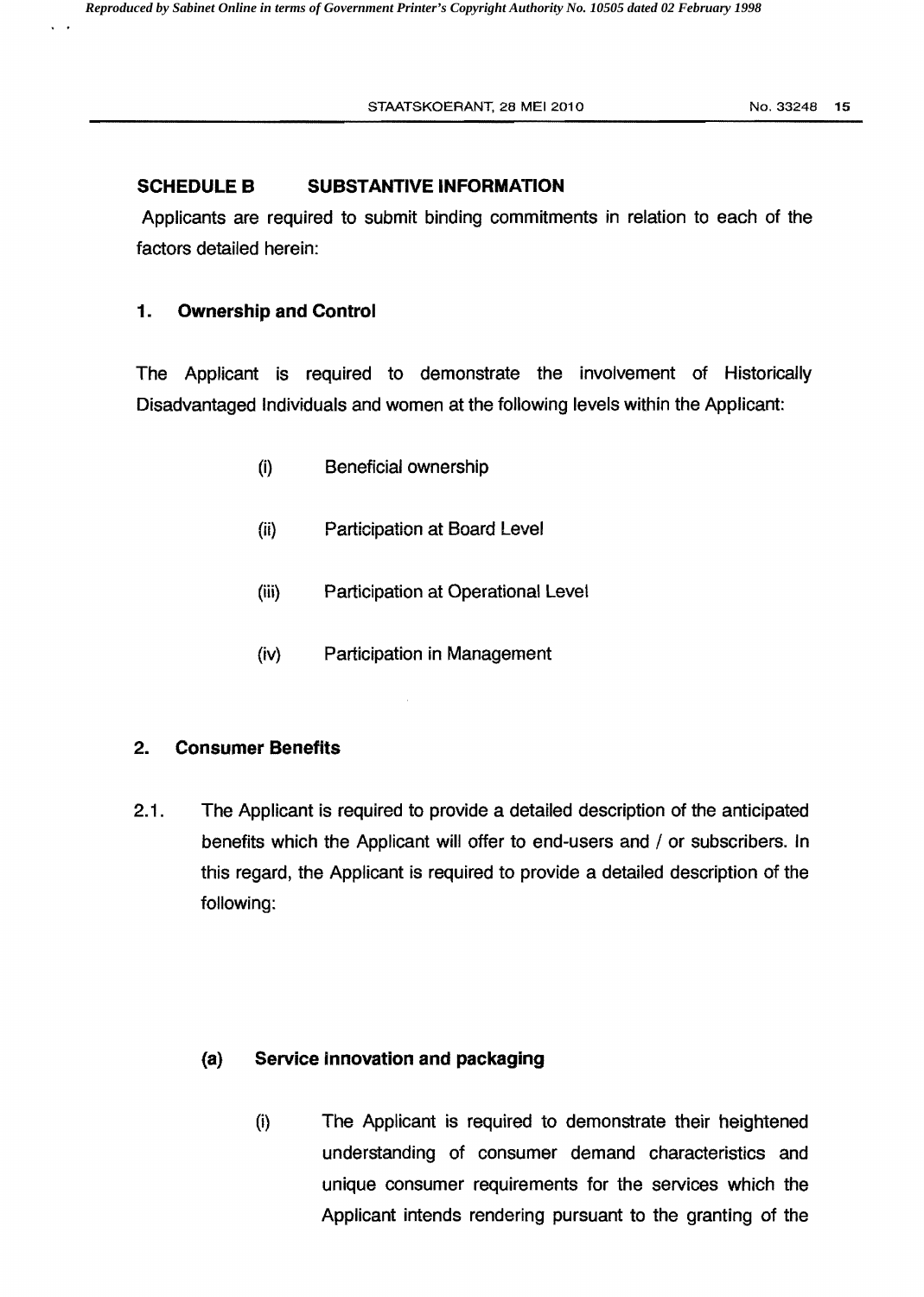radio frequency spectrum licence in the designated bands. Furthermore, the Applicant must present its proposed range of wholesale and retail services, proposed tariff packages and its plans for marketing and distribution.

#### (b) Tariff level and flexibility

The Applicant is required to present its approach for the determination of wholesale and retail tariffs, its approach to offering flexible pricing packages, and the proposed contractual terms and conditions for rendering wholesale and retail services pursuant to the grant of a radio frequency spectrum license in the designated bands.

#### (c) Quality of Service

The Applicant is required to demonstrate a heightened understanding of consumer perception regarding quality of service and describing quality of service targets which serve as binding commitments. The Applicant is also required to propose a methodology for the verification and attainment of quality of service targetstaking into consideration the End User and Subscriber Regulations (Government Gazette No 32431 of 24 July 2009).

#### (d) Coverage

- (i) The Applicant is required to provide commitments related to the extent of the population coverage of the service.
- (ii) Population Coverage The Applicant needs to provide commitments related to the extent of the population coverage.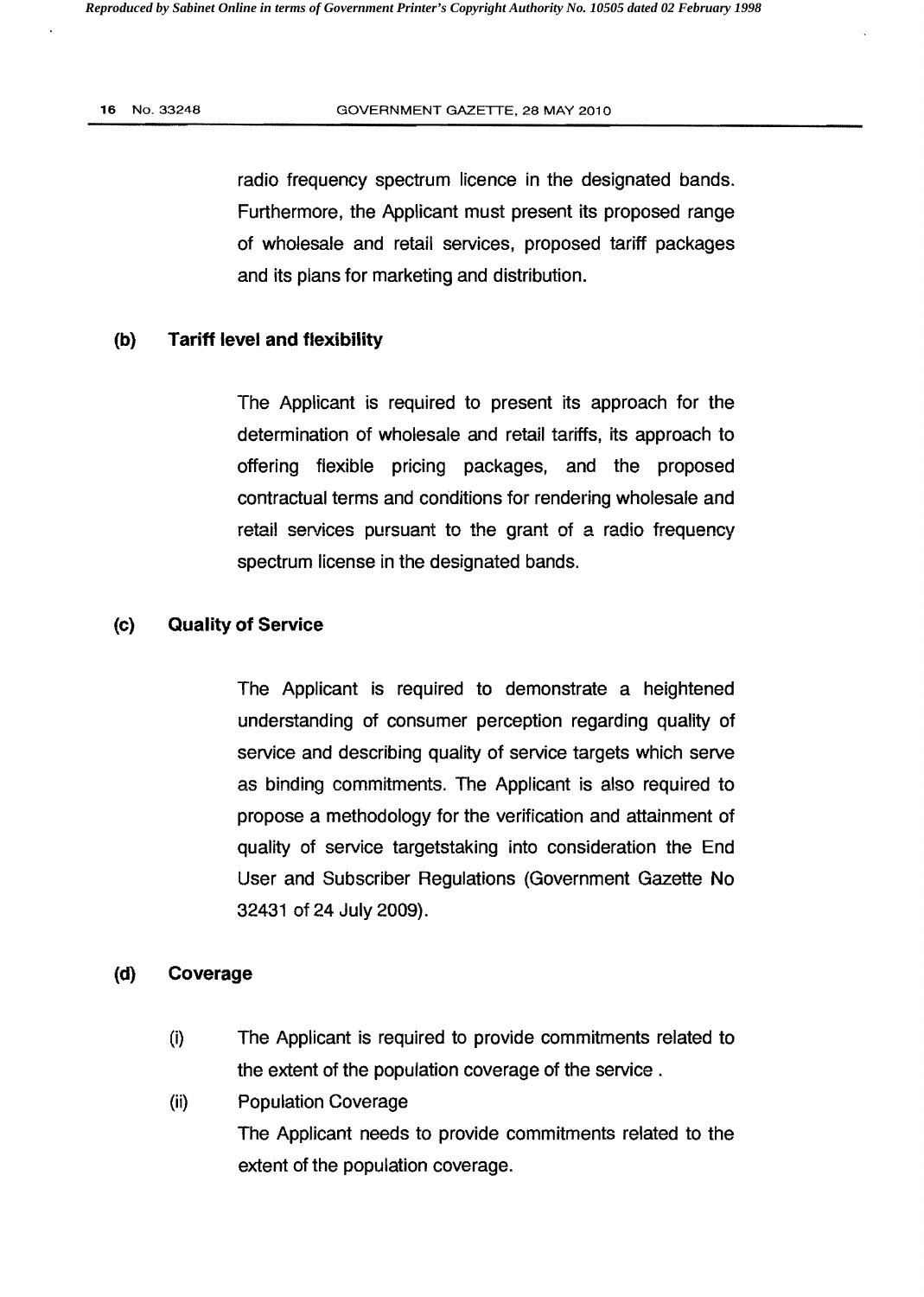#### STAATSKOERANT, 28 MEI 2010 No. 33248 17

### 3. **Business Plan**

- 3.1 . The Applicant is required to present a business plan which is reflective of overall realistic assumptions and realistic financial forecasts for a minimum period of three years.
- 3.2. Furthermore, the Applicant is required to provide the following details:
	- (a) A detailed market analysis for the services contemplated to be offered upon the grant of a radio frequency spectrum license;
	- (b) A detailed demand analysis for the services contemplated to be offered upon the grant of a radio frequency spectrum license;
	- (c) Forecast of market share;
	- (d) Forecast of the total market size and segmentation;
	- (e) Description of the product and services to be offered upon the grant of a radio frequency spectrum license;
	- (1) Pricing strategies for the services and related bundled services to be offered upon the grant of a radio frequency. spectrum license; and
	- (g) Investment strategy.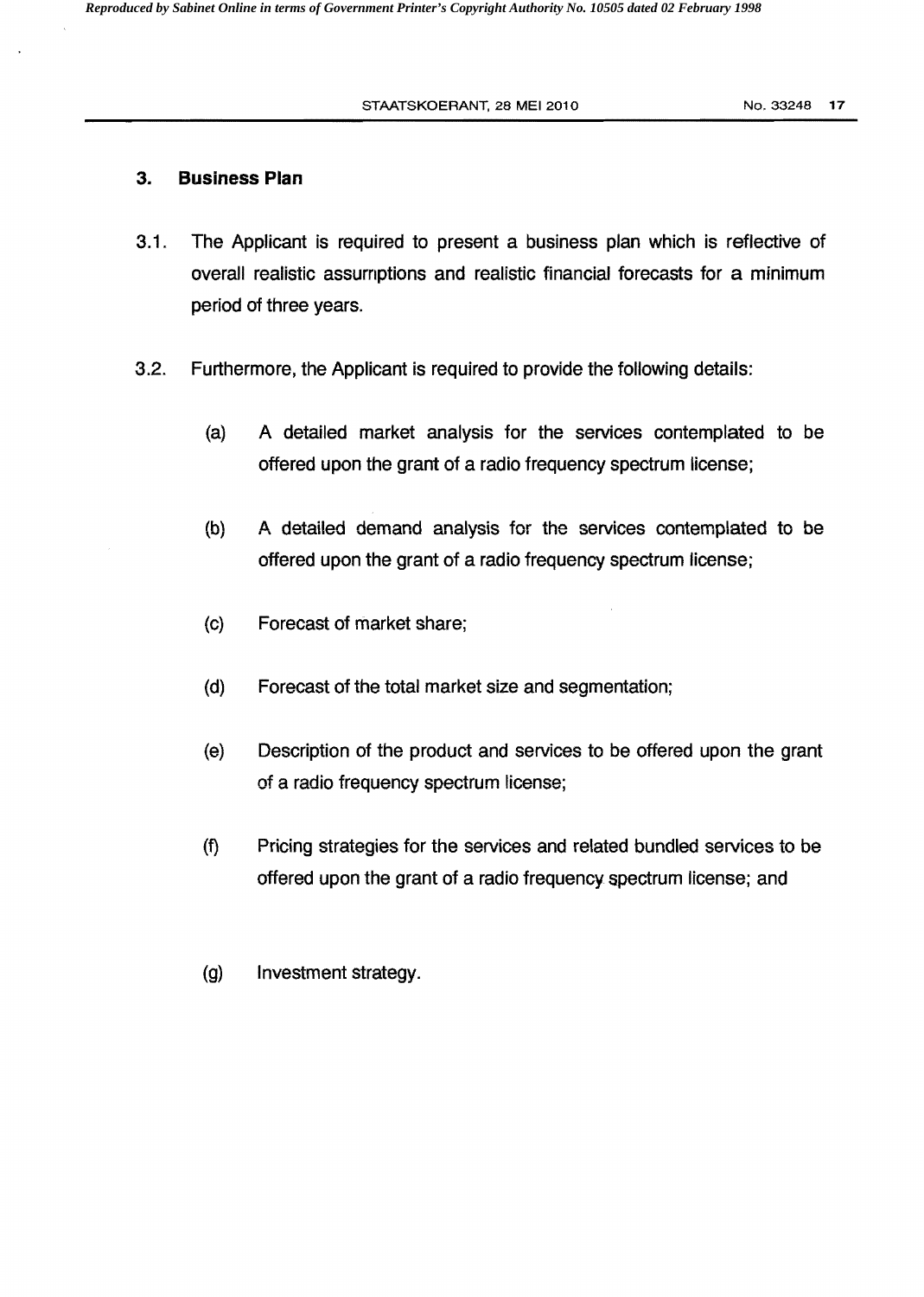## **4. Technical Plan**

4.1 . The Applicant must provide details of the following considerations relating to the implementation of the technical plan:

The efficiency of network design:

- (a) Network coverage and a detailed schedule of the rollout plans;
- (b) Details of network capacity requirements;
- (c) Demonstrate the efficient utilisation of the radio frequency spectrum;
- (d) Details of technology solution selection;
- (e) Details of the applicant's plans for network and security;